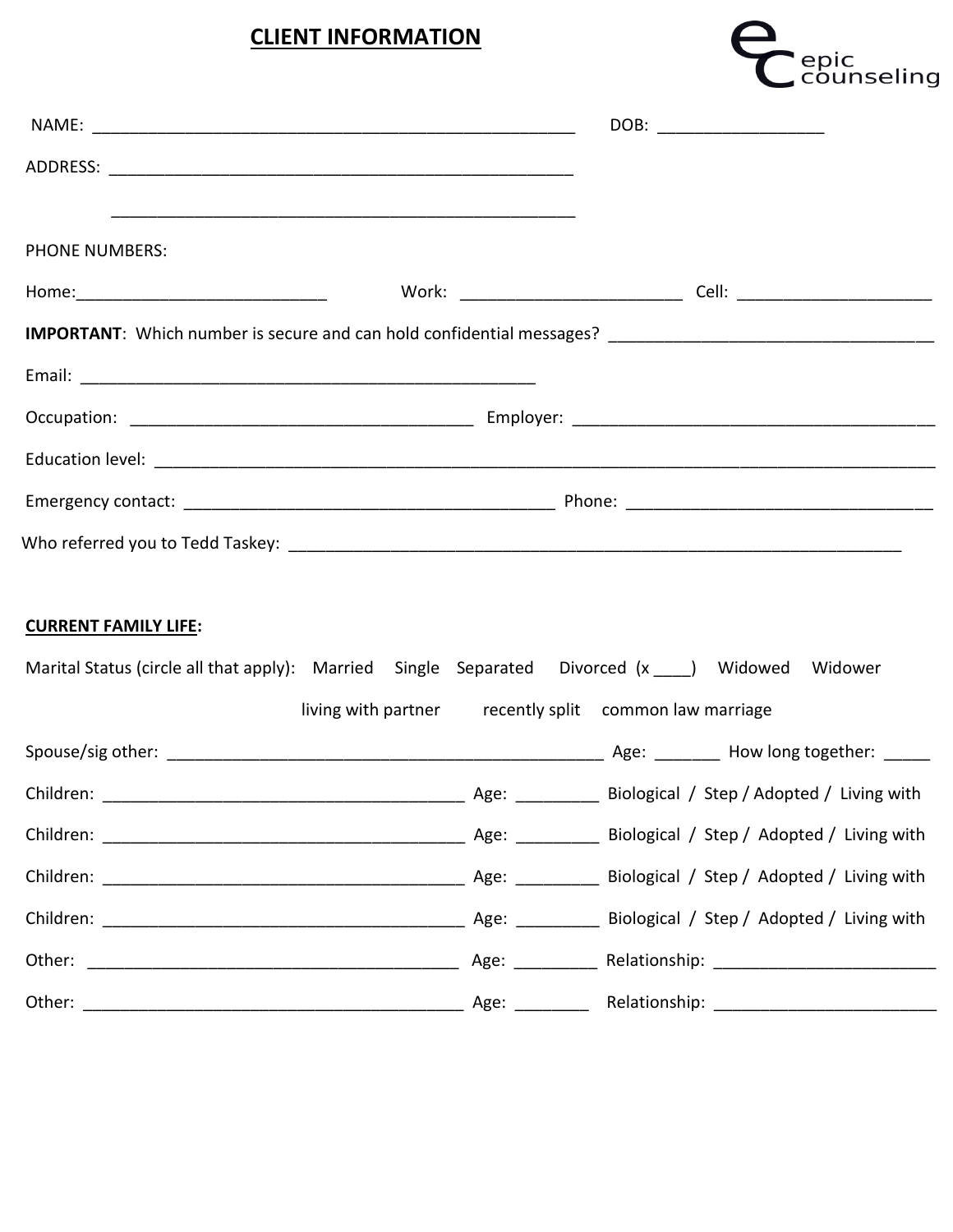Please list any other details about living arrangements which may be important to know (previous marriages, etc):

| ,我们就会在这里的人,我们就会在这里的人,我们就会在这里,我们就会在这里,我们就会在这里,我们就会在这里,我们就会在这里,我们就会在这里,我们就会在这里,我们就<br>第251章 我们的人,我们就会在这里,我们就会在这里,我们就会在这里,我们就会在这里,我们就会在这里,我们就会在这里,我们就会在这里,我们就会在这里,我们就会在 |                                  |
|----------------------------------------------------------------------------------------------------------------------------------------------------------------------|----------------------------------|
|                                                                                                                                                                      |                                  |
|                                                                                                                                                                      |                                  |
| <b>FAMILY OF ORIGIN:</b>                                                                                                                                             |                                  |
|                                                                                                                                                                      |                                  |
|                                                                                                                                                                      |                                  |
|                                                                                                                                                                      |                                  |
|                                                                                                                                                                      |                                  |
|                                                                                                                                                                      |                                  |
|                                                                                                                                                                      |                                  |
| 3 positive descriptions:                                                                                                                                             | 3 negative descriptions          |
|                                                                                                                                                                      |                                  |
| 2)                                                                                                                                                                   |                                  |
| 3)                                                                                                                                                                   |                                  |
|                                                                                                                                                                      |                                  |
| Father:                                                                                                                                                              | _Age or deceased: ______________ |
|                                                                                                                                                                      |                                  |
|                                                                                                                                                                      |                                  |
|                                                                                                                                                                      |                                  |
|                                                                                                                                                                      |                                  |
|                                                                                                                                                                      |                                  |
| 3 positive descriptions:                                                                                                                                             | 3 negative descriptions          |
|                                                                                                                                                                      |                                  |
|                                                                                                                                                                      |                                  |
|                                                                                                                                                                      |                                  |
|                                                                                                                                                                      |                                  |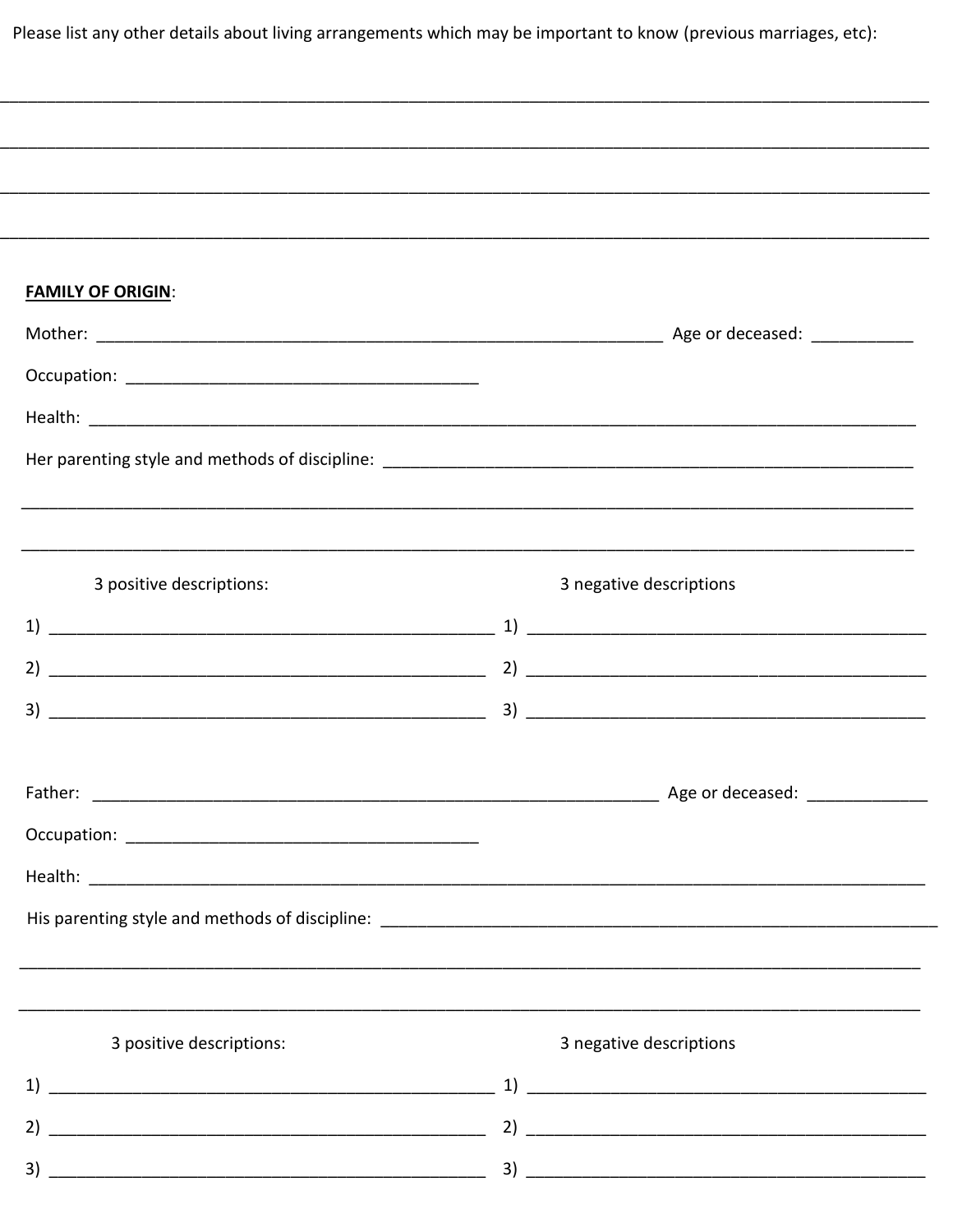Siblings:

| Name: | Age |
|-------|-----|
| Name: | Age |
| Name: | Age |
| Name: | Age |
| Name: | Age |

Important notes about your childhood:

## YOUR HEALTH: